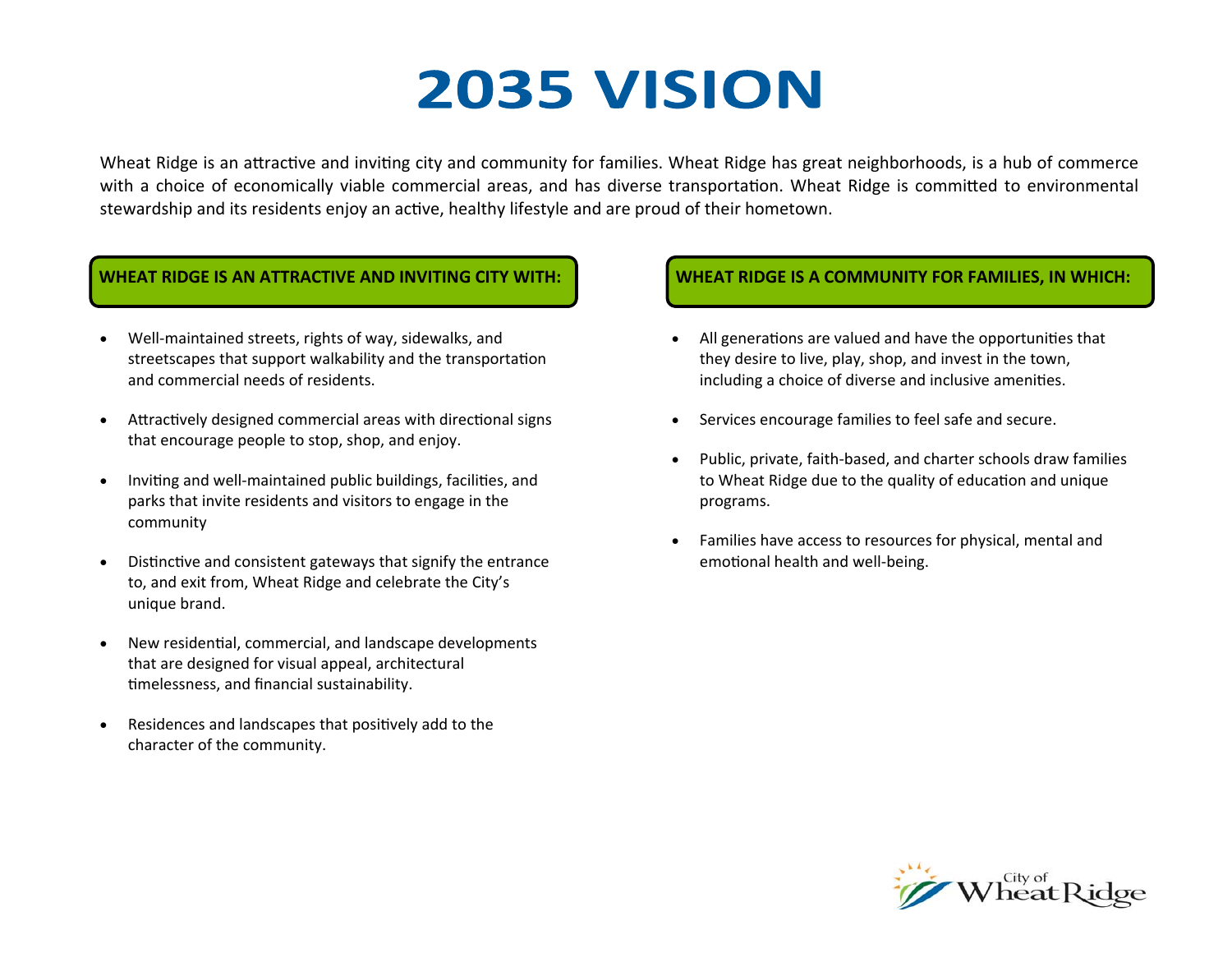# **2035 VISION**

#### **WHEAT RIDGE HAS GREAT NEIGHBORHOODS, SUCH THAT:**

- $\bullet$  Each neighborhood has a sense of idenƟty and pride, with neighbors sharing responsibility for appearances and safety.
- $\bullet$ Neighborhoods are pedestrian friendly.
- $\bullet$  Residents invest in Wheat Ridge by buying and maintaining homes, and homeowners have the opportunity to upgrade their residences.
- There is a diversity of neighborhood types available to residents, with different housing types, amenities, and other characteristics.
- $\bullet$  Neighborhood commercial businesses are walkable and serve the needs of residents.

### **WHEAT RIDGE OFFERS A CHOICE OF ECONOMICALLY VIABLE COMMERCIAL AREAS, INCLUDING:**

- $\bullet$  A wide range of offerings, such as local and chain restaurants, recreational centers, small and large retail businesses, residential opportunities, professional offices, and commercial links to agriculture through nurseries and local food initiatives.
- $\bullet$  Several commercial and manufacturing anchors throughout the City that offer employment and other retail opportuniƟes.
- $\bullet$  A business‐friendly environment that encourages businesses to thrive and evolve.

#### **WHEAT RIDGE HAS DIVERSE TRANSPORTATION, SO THAT:**

- $\bullet$  Residents and businesses have convenient access to major highways and the interstate system.
- $\bullet$ Residents have access to multiple modes of public transportation, with the highest level of service possible.
- $\bullet$  Residents have convenient parking and easy access to centers and commercial businesses.
- $\bullet$ Residents have access to a multi-use bike and pedestrian system and trails that create regional linkages and connect Wheat Ridge's neighborhoods, parks, and commerce centers with one another and with the surrounding communities.

## **WHEAT RIDGE IS COMMITTED TO ENVIRONMENTAL STEWARDSHIP SO THAT:**

- Residents have opportunities to recycle, to compost, to reduce air pollution, emissions, litter, and water waste, and to pursue urban agriculture.
- $\bullet$ Innovation on sustainability is supported and encouraged so that the City can continue to promote a safe and healthy environment and stewardship.